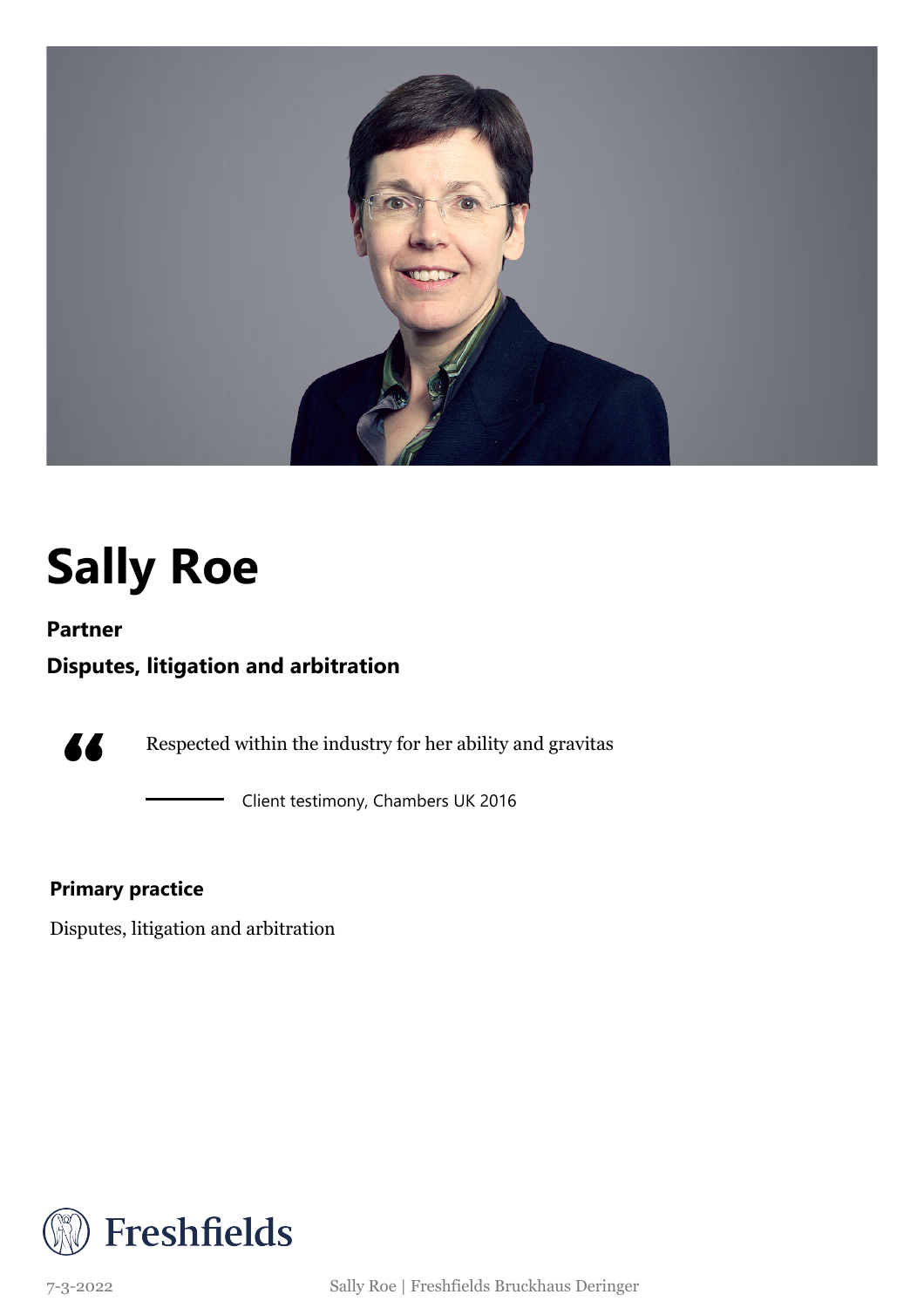# **About Sally Roe**

**Sally advises on a wide range of complex UK and international construction and engineering projects, PPP projects and public procurements.**

Clients include public- and private-sector organisations, contractors and funders in the transport, infrastructure, defence, power and IT sectors.

Sally also regularly acts in adjudication litigation, arbitration and alternative dispute resolution proceedings for public procurement, construction and engineering disputes.

### **Recent work**

- Acting for Brookfield (formerly Multiplex) on its dispute with Mott MacDonald arising from the design and construction of Wembley Stadium in the UK. When this settled, it ended one of the largest construction litigations in UK history.
- Advising the UK Department for Environment, Food and Rural Affairs on the procurement, construction and financing of the 14-mile Thames Tideway Tunnel in the southeast of England.
- Advising the Olympic Delivery Authority and the London Organising Committee of the Olympic Games on their procurement of a delivery partner and on various procurement and construction matters relating to the delivery of the London 2012 Olympic and Paralympic Games.
- Acting for ATK Energy EU in relation to a challenge in the English High Court against the Nuclear Decommissioning Authority concerning the award of a contract for the decommissioning of 12 UK nuclear power stations and nuclear research sites.
- Advising Transport for London on the Crossrail project and the Crossrail operating concession.

### **Qualifications**

### **Education**